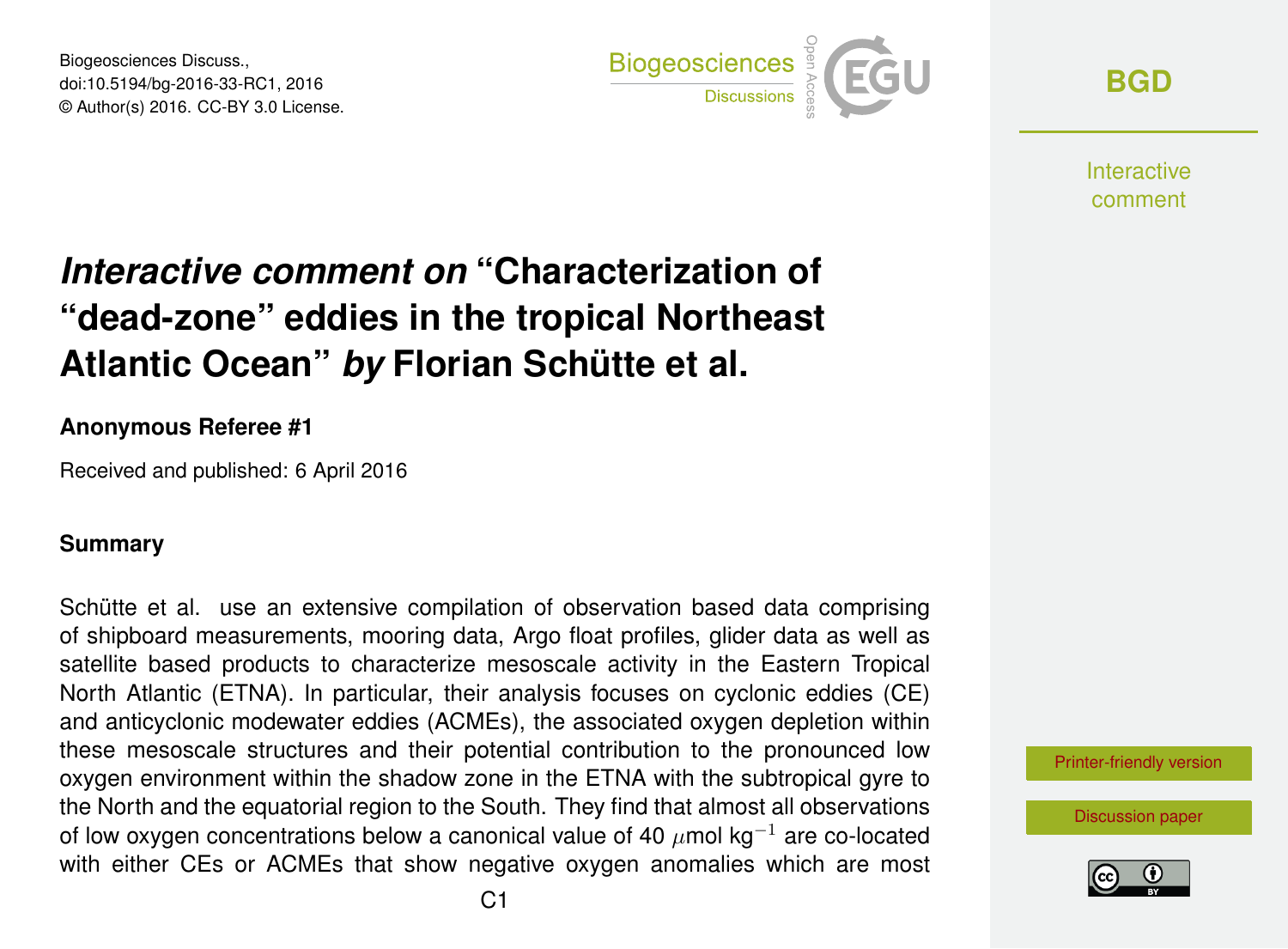pronounced right beneath the mixed layer. These anomalies are attributed both to high productivity in the surface waters and the subsequent respiration of organic material as well as to the dynamically induced isolation of the mesoscale structures with respect to lateral oxygen resupply. The authors conclude that the investigated eddies represent en essential part of the total consumption in the open ocean of the ETNA and partly contribute to the shallow low oxygen environment in the investigated region.

### **1 General comments**

The presented work extends and complements previous work carried out by the community and the authors. In particular, the compilation of different observation based and quality-controlled data sources that extend previous records allow the authors to draw conclusions on the general characteristics and oxygen depletion within CEs and ACMEs in the studied region that advances our scientific understanding of mesoscale structures and their contribution to the mean distribution of biogeochemical properties. Moreover, the work is generally well-written, well-structured and results are presented in a clear and concise way. In my opinion, this manuscript thus represents work that is well suited for publication within the scope of Biogeosciences. Nevertheless, of course, I would like to make some comments and suggestions that should be addressed before publication and hopefully help the authors to further improve their work.

#### **A) The use of the term "dead zone"**

The authors use the term "dead zone" as a very prominent catchword throughout the whole manuscript. This term serves its purpose, but in my opinion, its use is not unproblematic. I think the use of this catchword is very colloquial and does not

## **[BGD](http://www.biogeosciences-discuss.net/)**

Interactive comment

[Printer-friendly version](http://www.biogeosciences-discuss.net/bg-2016-33/bg-2016-33-RC1-print.pdf)

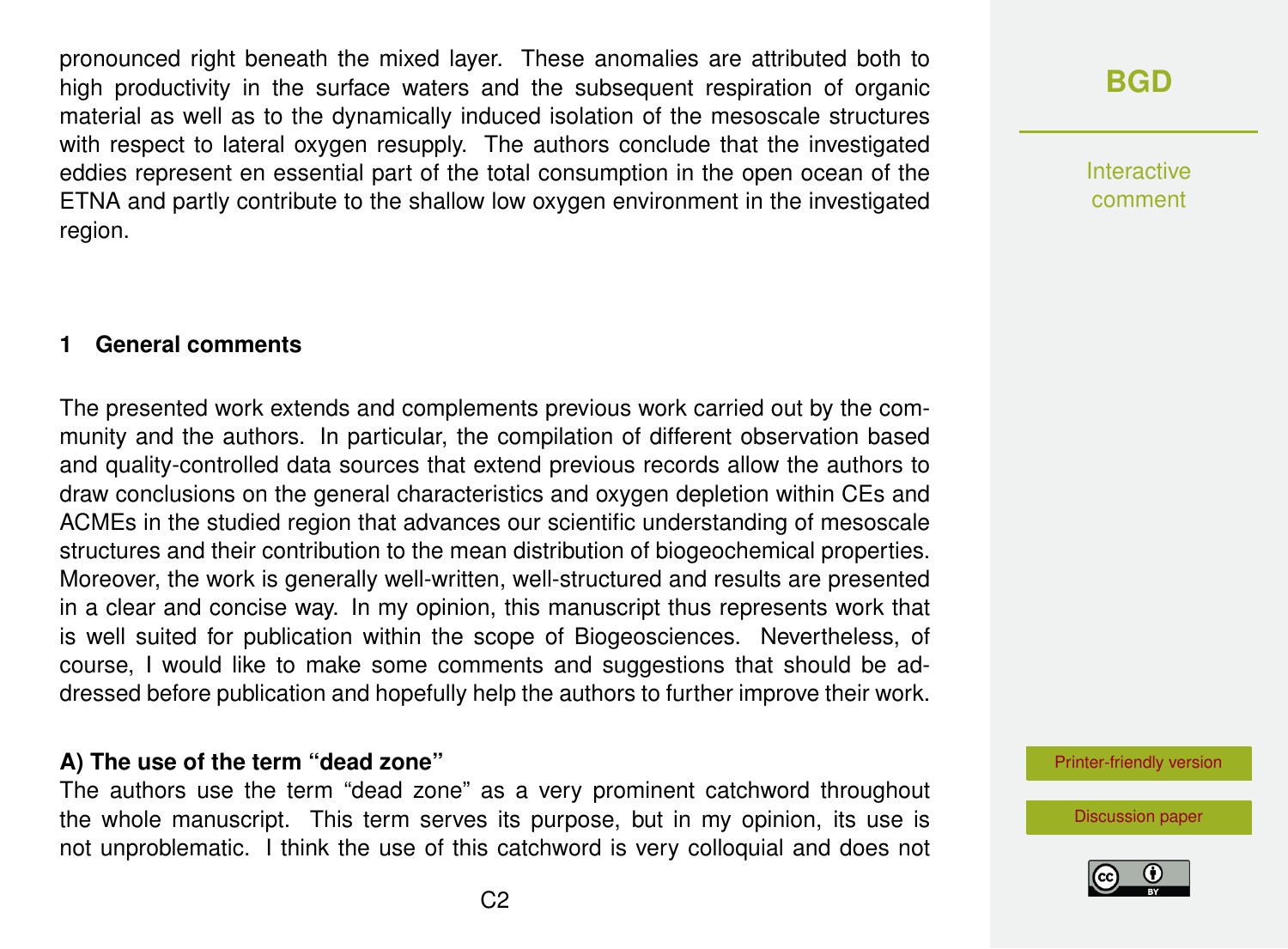acknowledge our scientific understanding of hypoxic environments that still provide habitats to specifically adapted species. Thus, it might potentially lead to premature interpretations and misunderstandings. To avoid these challenges, my suggestion is that the authors concentrate on phrasings such as "anoxic" and "hypoxic" and do not use "dead zone" in this context. If this term is used, it needs to be motivated, most importantly, but also discussed in the introduction in a more differentiated manner and the difficulties involved with interpreting such a catchphrase need to be appropriately addressed. In addition to specifically adapted species making use of these environments, marine organisms experience a highly non-linear sensitivity to low oxygen concentration and thresholds for hypoxia vary greatly among marine taxa (Keeling et al. 2010, Vaquer-Sunyer and Duarte 2008). A more elaborate motivation and differentiated discussion of the term can for example be found in the introduction of the review paper by Keeling et al. (2010) (see References at the end).

### **B) Quantification, Significance, Relevance and Implications**

In my opinion, the presentation of some results in the current manuscript could be strengthened by clarifying certain paragraphs, putting results into a broader context and touch upon the relevance and potential implications of this work for other studies and concepts. Putting the results into a broader context can help a non-expert in mesoscale oxygen dynamics to better understand the relevance of this work. Reviewing some parts of the draft could add to the work presented here. Even though this is a major comment, let me get a little bit more specific here, to better convey my request:

Page 1, Line 24:

"increased consumption within these eddies represents an essential part of the total consumption. . .". First of all, I think that this specific sentence of the abstract could benefit from some quantification. Second, in the discussion (Page 11, Line 18) you **[BGD](http://www.biogeosciences-discuss.net/)**

Interactive comment

[Printer-friendly version](http://www.biogeosciences-discuss.net/bg-2016-33/bg-2016-33-RC1-print.pdf)

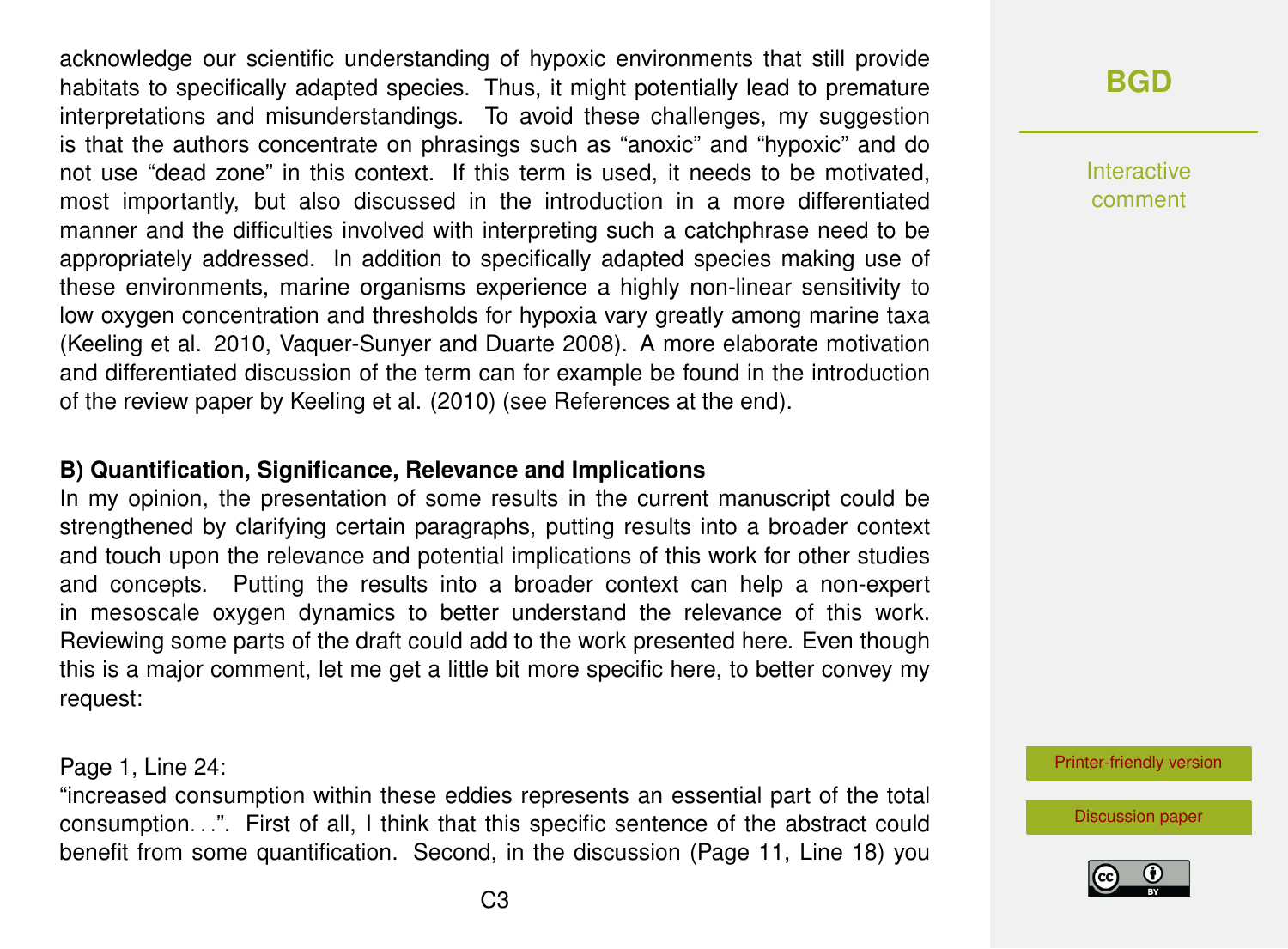present the results from your budget analysis of the SOMZ oxygen consumption, stating that mesoscale structures contribute to about 6% of the observed low oxygen distribution. Even though this value is probably underestimating the total effect, as you argue in your work, 6% is not an essential part, in my opinion (please correct me if I misunderstood the line of argumentation). I think it's important that these paragraphs (abstract, discussion and conclusion) reflect each other and causal conclusions are drawn and described in a way that numbers and descriptions add up to the whole picture, even if this means being careful with catchwords such as "essential" or "significant". (Wouldn't a phrasing such as "the investigated contribution of mesoscale eddies only amounts to 6% of the observed low oxygen in the SOMZ. This value, though, is very likely to be underestimated due to. . ." also reflect the results but be more consistent when comparing the numerical and descriptive presentation?)

#### Page 8, Lines 20-21:

Can these estimates of oxygen consumption be put into the context of other observations, studies or estimates? How do these values in general compare with available estimates of average oxygen consumption? Are the results presented in the order of magnitude that the authors expected them to be, or is the effect stronger/weaker than what the authors expected? The way the results are presented here makes it hard for the reader to understand the magnitude of the mesoscale effect. Providing more context and comparisons would really help here.

#### Page 11, Lines 8-26:

This is a very important part of your work. I think it could be strengthened by re-phrasing some parts, putting the numbers into a broader context by providing comparisons that help the reader to better understand the magnitude of the discussed effects, and consistently present these findings in the abstract and conclusions (see comment above). I think this budget estimation is a central part of your work and very

## **[BGD](http://www.biogeosciences-discuss.net/)**

Interactive comment

[Printer-friendly version](http://www.biogeosciences-discuss.net/bg-2016-33/bg-2016-33-RC1-print.pdf)

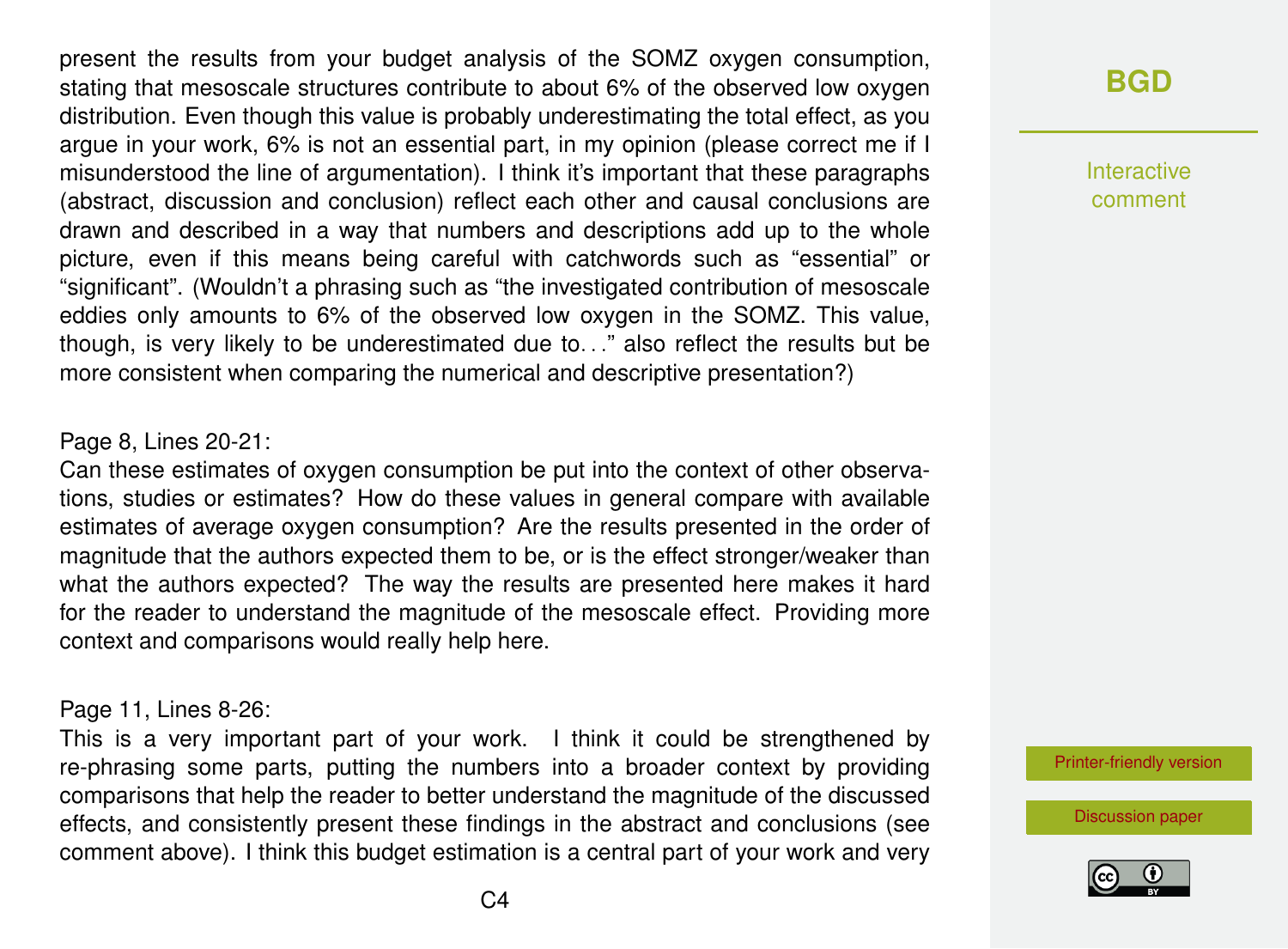well motivated on page 2 (lines 39-40), thus, in my opinion, it should be mentioned in the conclusions and the abstract. Please note the technical comments below to correct errors in this paragraph that, unfortunately, hinder the clear communication of these results.

Last but not least, your work naturally has implications for the nitrogen cycle. I am aware of some of the co-authors having submitted a manuscript on this issue as well (Karstensen et al. 2016). Nevertheless, I think it might help to at least mention some of the major implications for the nitrogen cycling within these mesoscale structures and the whole investigated region. Interested readers of this work might expect the authors to at least touch upon this or refer to the relevant literature.

### **2 Specific comments**

### **A) Chosen threshold of 40** µ**mol kg**−<sup>1</sup>

Given a more differentiated discussion of the term "dead zone" (see comment above), can the authors elaborate on why they chose the specific threshold of 40  $\mu$ mol kg<sup>-1</sup> and whether and how they would expect their results to change when choosing, e.g. a higher threshold (e.g. 60  $\mu$ mol kg<sup>-1</sup> as mentioned in Keeling et al. 2010)? Would that significantly change the number of eddies considered as "low oxygen eddies" and thus increase the investigated sample or even strengthen the results?

### **B) Physical contribution to the observed anomalies**

In the abstract, the authors state that the most pronounced oxygen anomalies are found right beneath the mixed layer and that this signal has been attributed to a combination of high productivity in the eddies' surface waters and the isolation of their Interactive comment

[Printer-friendly version](http://www.biogeosciences-discuss.net/bg-2016-33/bg-2016-33-RC1-print.pdf)

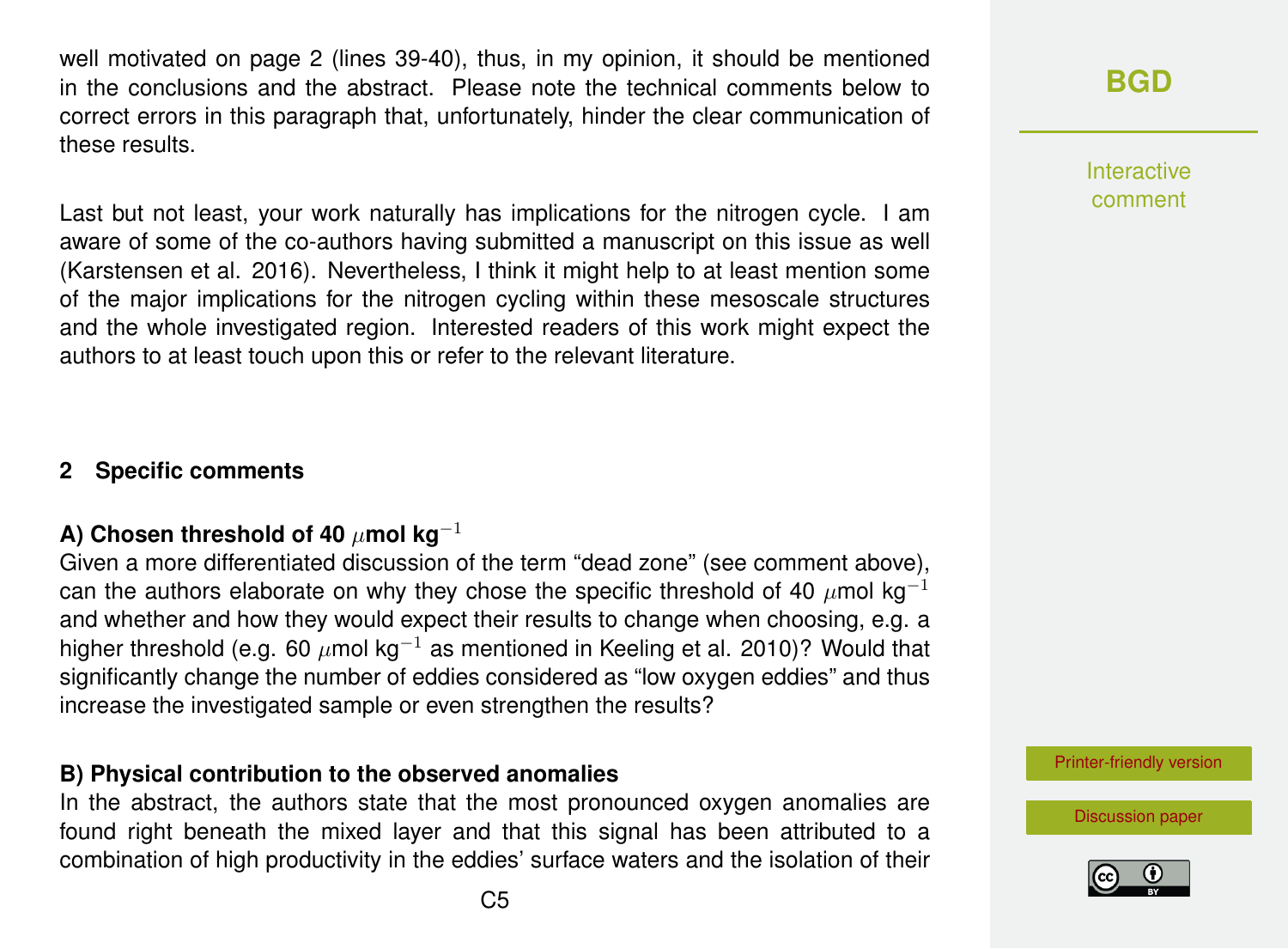cores with respect to oxygen resupply. I do agree on this reasoning. However, I would like to mention an additional effect that has not been discussed in the manuscript and potentially plays a role here. The mere fact that the strongest anomalies are found at the base of the mixed layer hints at a pure physical contribution to the observed anomalies. Since density structures are shifted within the investigated eddies, this results in shifting the oxycline (i.e. shifting the isopycnals) and thus creating an oxygen anomaly that is of pure physical origin. If this is the case, can the author at least discuss the contribution of this mechanism on the observed concentrations, and if possible comment on the strength of this effect?

### **C) Preconditioning through coastal environment**

The presented apparent oxygen utilization rates range from about 0.1 (CEs) to 0.2 (ACMEs)  $\mu$ mol kg<sup>-1</sup> d<sup>-1</sup>. Even if the mesoscale structures are completely isolated and propagate offshore for, let's say, 2 months, this results in a oxygen decrease of only 12  $\mu$ mol kg<sup>-1</sup> compared to its initial oxygen concentration. It seems thus very challenging for this mechanism alone to cause "dead zone" eddies. I think it is important to note somewhere that not only do enhanced productivity in the mesoscale structures and their physical isolation cause these very low oxygen eddies, but that there is a substantial contribution to the generation of these structures from the coastal environment, where most of them originate from. The above mentioned oxygen consumption alone would never be strong enough to result in a "dead zone" eddy, if it hadn't evolved from waters already low in oxygen along the upwelling region. I think this preconditioning is an important piece of the whole picture and should be briefly discussed somewhere.

### **D) The use of the term "accuracy" (Page 4, Lines 13, 17, 20 and 25)**

The use of the term "accuracy" in the discussed context on page 4 confused me. To my knowledge, this term refers to the closeness of a measurement to a standard

## **[BGD](http://www.biogeosciences-discuss.net/)**

Interactive comment

[Printer-friendly version](http://www.biogeosciences-discuss.net/bg-2016-33/bg-2016-33-RC1-print.pdf)

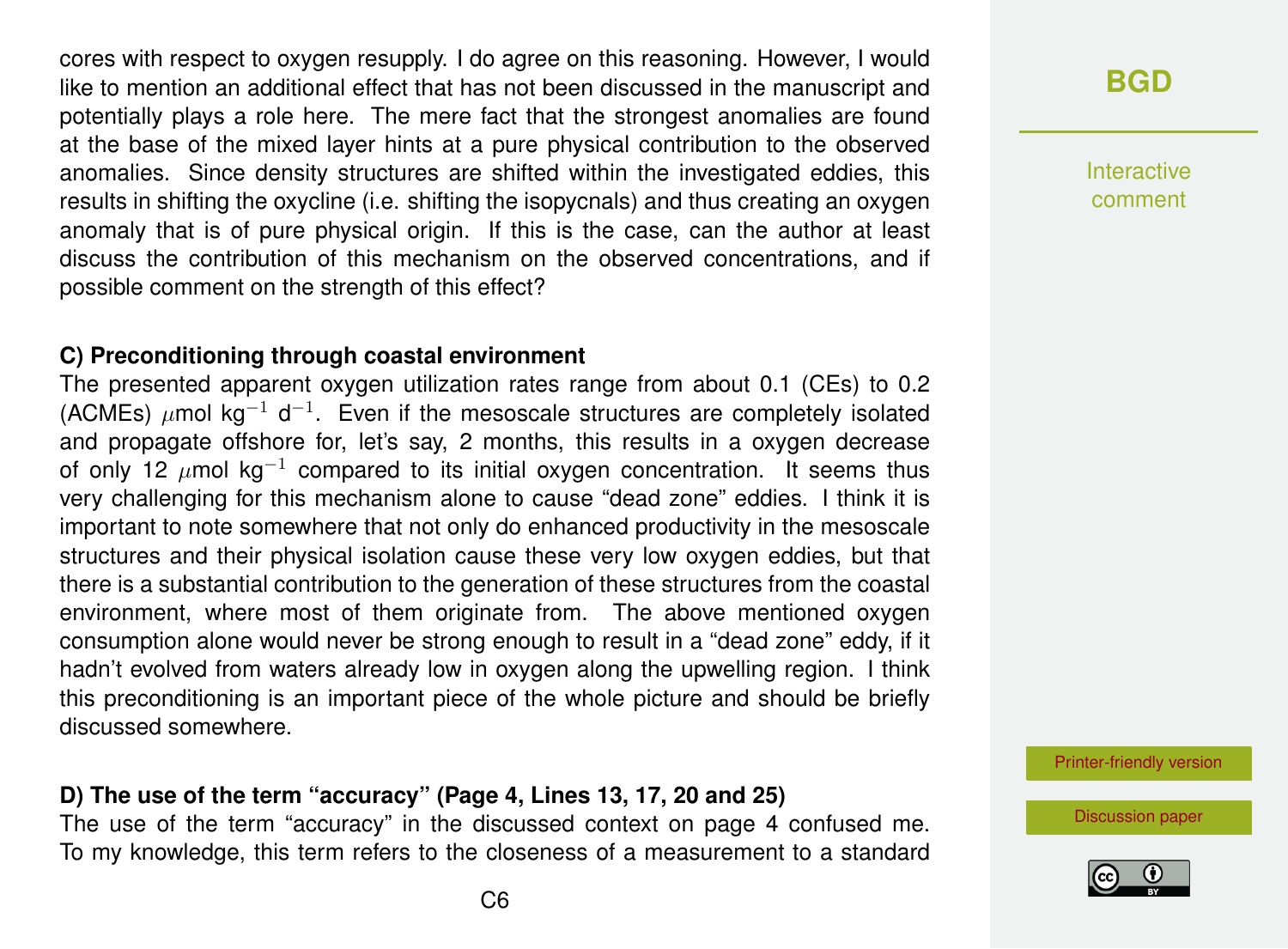or known value with "high accuracy" referring to "close measurements" and "low accuracy" describing rather poor measurement results. In general, one thus aims at high accuracies when observing natural phenomena and comparing to standard values. Here, the authors argue that the measurement methods have a rather high accuracy, but then state very low absolute values. Since the authors are describing measurement errors in the corresponding paragraph, I suggest they at least consider re-phrasing the sentences to ease the reader's understanding (e.g. using the term measurement error). I am glad to learn something about the correct use of the term "accuracy", in case I am wrong here.

### **E) Discussion of other mesoscale features (anticyclonic eddies)**

On page 4 (line 30), the authors mention that their work also includes anticyclonic eddies. This eddy type is however not mentioned again. Even though I understand that the oxygen dynamics in eddies are strongly asymmetric between cyclonic and anticyclonic eddies, I wonder whether there is a compensating effect of anticyclonic eddies that stronger ventilate the water column. Could the authors elaborate on this, and maybe include a very brief comment on this in the manuscript?

### **F) Figure 7 and Figure 9:**

As I understand, Figure 7 depicts mean profiles of apparent oxygen utilization of all eddies derived from the corresponding initial and actual oxygen profiles assuming a linear oxygen consumption (correct me if I am wrong). According to the corresponding figure caption of Figure 9, this figure shows the same property ( $\mu$ mol kg $^{-1}$  yr $^{-1}$  instead of  $\mu$ mol kg<sup>-1</sup> d<sup>-1</sup> in Fig. 7). This confused me because the magnitude shown in these two figures does not compare well. Can the authors comment on the difference between the two figures, if necessary elaborate on the corresponding text (Page 11, Lines 2-4) to better differentiate between the two results and maybe adjust the figure captions to help the reader understand their difference?

Interactive comment

[Printer-friendly version](http://www.biogeosciences-discuss.net/bg-2016-33/bg-2016-33-RC1-print.pdf)

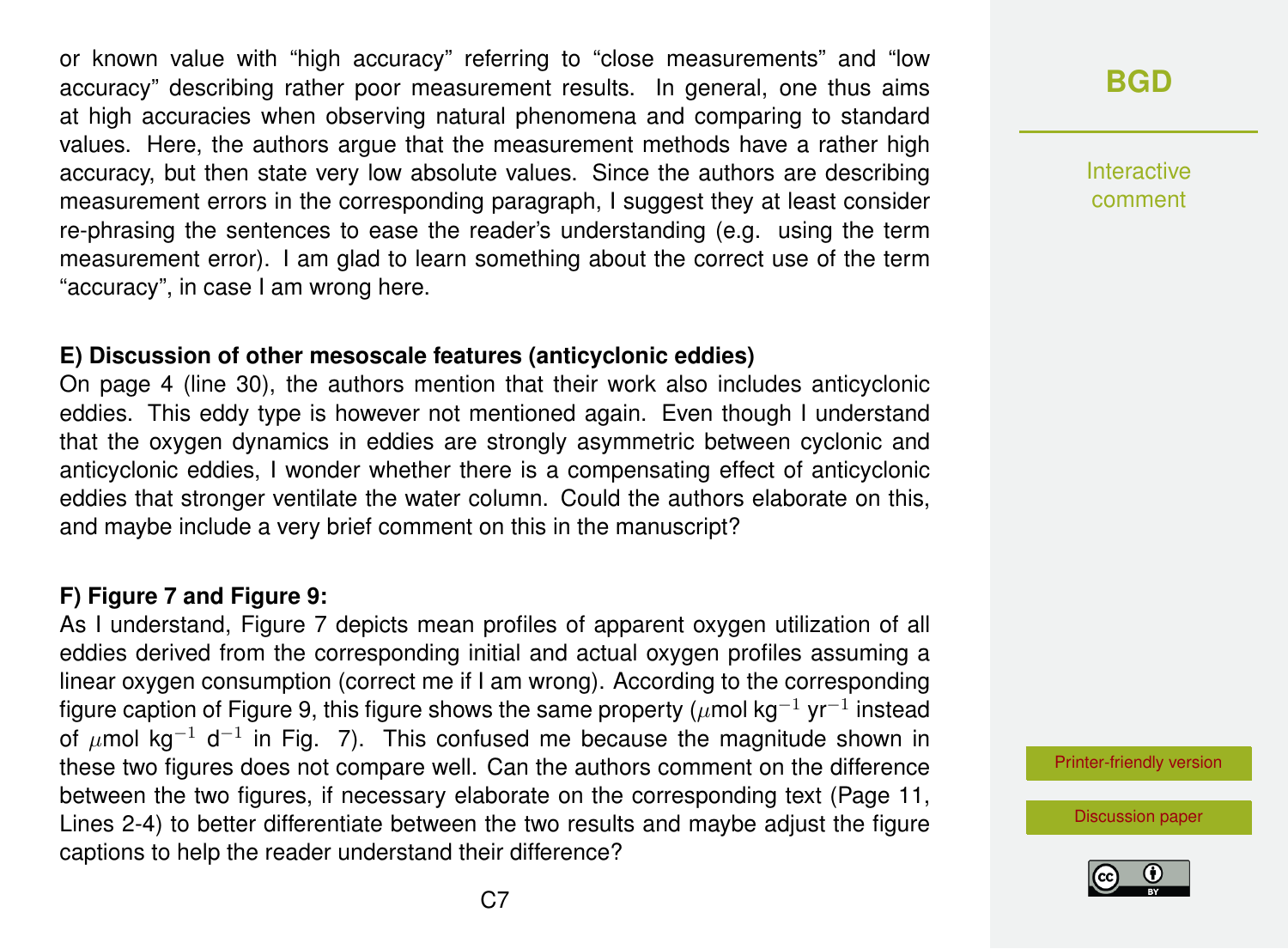## **[BGD](http://www.biogeosciences-discuss.net/)**

Interactive comment

[Printer-friendly version](http://www.biogeosciences-discuss.net/bg-2016-33/bg-2016-33-RC1-print.pdf)

[Discussion paper](http://www.biogeosciences-discuss.net/bg-2016-33)



### **3 Technical corrections and minor issues**

What follows is a list of minor technicalities and other issues I noticed while reviewing. I kindly ask the authors to correct typos and misspellings, reply to my questions and at least consider suggestions and comments on the (re-)phrasing of some sentences that might help to improve the reader's understanding.

Page 1, Lines 24-25: consumption of what?

Page 2, Line 28: consumption of what?

Page 3, Line 4: The use of "However" in this sentence is rather confusing since it doesn't contrast to what has been said before. Suggestion: "Due to the absence of other ventilation pathways in this zone, the influence of "dead-zone" eddies on the shallow oxygen minimum budget may be important and a closer examination worth the effort."

Page 3, Lines 10-11: As mentioned above, the mere fact that the density structure changes within these structures might add a purely physical contribution to the observed anomalies. Thus, it is not only due to biogeochemical processes that the anomalies are strongest at 100m depth, but rather due to a combination of both a purely physical displacement of the oxycline and biogeochemical processes in the water column above. This sentence should be re-phrased.

Page 3, Line 35: as THE last modification

Page 4, Line 27: as A final result

Page 4, Line 41: provided BY (phrasing of sentence is rather confusing)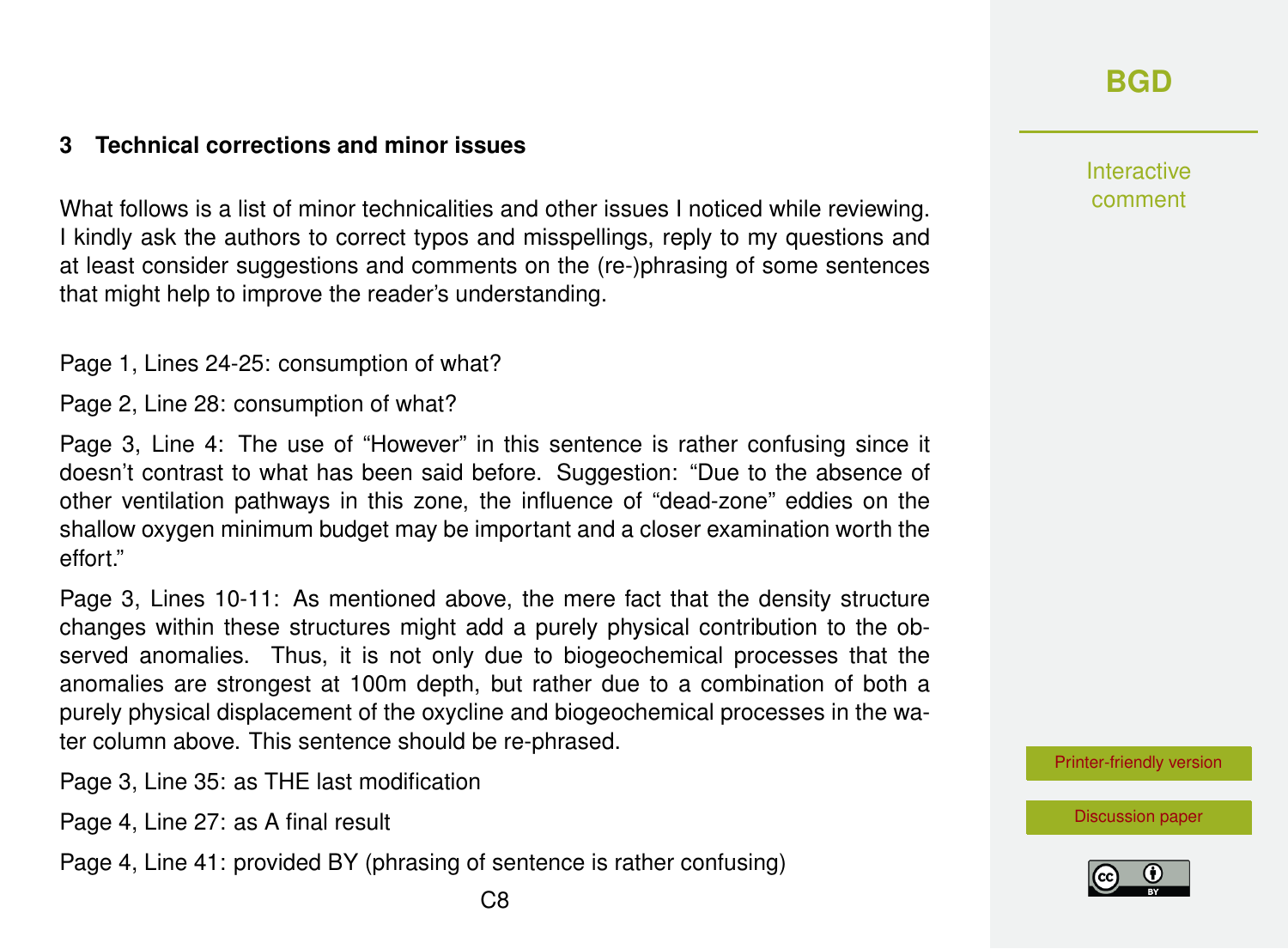Page 5, Line 7: data ARE considered (plural)

Page 5, Line 9: provided BY the NASA. The data WERE

Page 6, Line 1: Full stop missing (. . . propagation time is derived. We assume a  $mean$ ...

Page 6, Line 6: less saline and colder water than surrounding water

Page 6, Line 13: Depending on the status of isolation of the eddy, lateral mixing could take place (comma missing)

Page 7, Line 13: At its closest, the eddy center was . . . (comma missing)

Page 7, Line 18: blank space in unit missing

Page 7, Line 22: westward PROPAGATING eddy

Page 7, Line 37: data REVEAL (plural)

Page 8, Lines 26-27: If Figures 8 really depict normalized radial distances (as I assume), I suggest this is mentioned not only in the text, but also in the figure caption. Maybe the axis labeling needs to be adjusted as well. The same comment goes for Figure 6.

Page 9, Line 6: for THE ETNA

Page 9, Line 20: As discussed in Schütte et al. (2015), in case . . . (comma missing)

Page 10, Line 6: In the discussed context of eddy generation mechanisms, this formulation could be a little bit confusing, i.e. the word "generate" could be confused with eddy generation. Suggestion: I assume the authors would like to say "However, both eddy regimes feature eddies which locally ESTABLISH open ocean upwelling systems with high productivity at the surface and enhanced respiration beneath the ML during their westward propagation."

Page 11, Line 2: each year are propagate from the upwelling system near the coast

Interactive comment

[Printer-friendly version](http://www.biogeosciences-discuss.net/bg-2016-33/bg-2016-33-RC1-print.pdf)